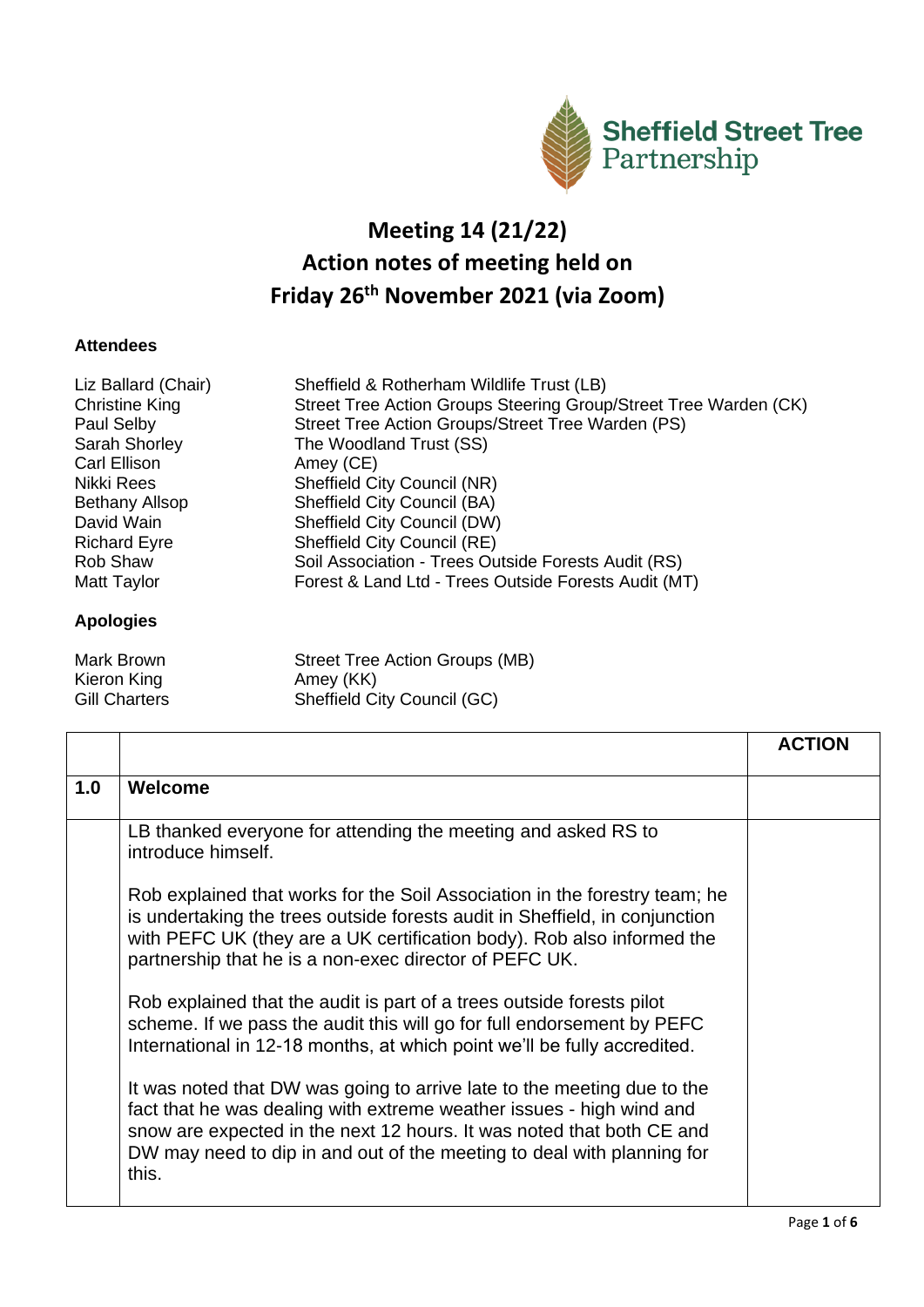|     |                                                                                                                                                                                                                                                                                       | <b>ACTION</b> |
|-----|---------------------------------------------------------------------------------------------------------------------------------------------------------------------------------------------------------------------------------------------------------------------------------------|---------------|
| 2.0 | <b>Notes of Last Meeting</b>                                                                                                                                                                                                                                                          |               |
|     | The Partnership agreed that the notes of the meeting on 22 <sup>nd</sup> October<br>2021 were a true record. These would be uploaded to the SRWT website.                                                                                                                             |               |
| 3.0 | Actions/Updates & Decisions - Friday 22 <sup>nd</sup> October 2021                                                                                                                                                                                                                    |               |
| 3.1 | <b>Update on CIP timeline for publication</b>                                                                                                                                                                                                                                         |               |
|     | DW reported that there were some issues with Amey's matrix scores, they<br>did not align with the underlying condition scores in Confirm - the data has<br>since been rationalised so that everything tallies and is now compatible<br>with the data in Confirm.                      |               |
|     | The partnership agreed that they were happy for matrix scores to only be<br>added for trees that are proposed for felling. Therefore, the JI sheet, the<br>options appraisal sheet, and the decision flows can now be published. A<br>consultation is still planned for January 2022. |               |
|     | DW to publish the agreed documents and will inform the Partnership<br>before they go live.                                                                                                                                                                                            | <b>DW</b>     |
| 3.2 | <b>Progress on PEFC work</b>                                                                                                                                                                                                                                                          |               |
|     | The group welcomed Matt and Rob who are conducting the independent<br>trees audit, currently in progress (25 <sup>th</sup> and 26 <sup>th</sup> of November).                                                                                                                         |               |
| 3.3 | <b>CK/MB walk through for Darnall</b>                                                                                                                                                                                                                                                 |               |
|     | CK has contacted Marie for an update and is waiting for a reply.<br>RE offered to get involved if CK wanted him to follow up on this.                                                                                                                                                 |               |
| 3.4 | <b>Connecting Sheffield consultation</b>                                                                                                                                                                                                                                              |               |
|     | LB reminded the group that AP has circulated the latest consultation. The<br>group agreed there was nothing to raise on this item.                                                                                                                                                    |               |
| 3.5 | <b>Guidance for Managing Street Trees released</b>                                                                                                                                                                                                                                    |               |
|     | LB congratulated the group, and gave thanks to Cassie who was not in<br>attendance, on the publication of the document.                                                                                                                                                               |               |
|     | NR/BA will update the action plan to reflect that this action is complete.                                                                                                                                                                                                            | NR/BA         |
| 3.6 | <b>Local Biodiversity Action Plan</b>                                                                                                                                                                                                                                                 |               |
|     | DW informed the group that the Local Biodiversity Action Plan is still on<br>track for completion. DW is expecting to receive the plan by 1 <sup>st</sup> December.                                                                                                                   |               |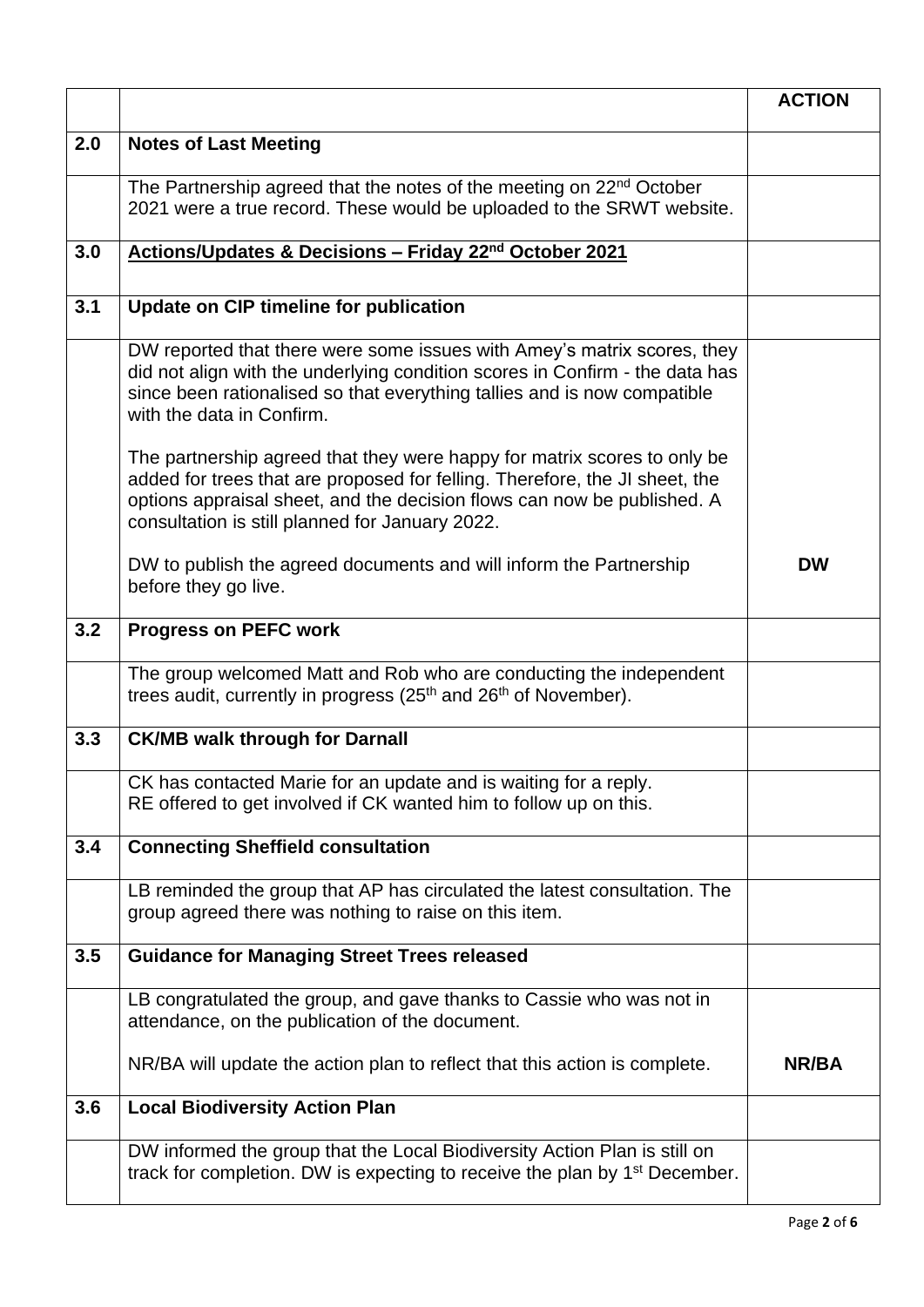|     |                                                                                                                                                                                                                                                                             | <b>ACTION</b> |
|-----|-----------------------------------------------------------------------------------------------------------------------------------------------------------------------------------------------------------------------------------------------------------------------------|---------------|
|     | He will give it a sense check and then circulate to the partnership for<br>comment.                                                                                                                                                                                         | <b>DW</b>     |
|     | DW requested that the group get back to him with their comments before<br>the Christmas break if possible.                                                                                                                                                                  | All           |
| 3.7 | Meeting planned in to discuss monitoring/annual report                                                                                                                                                                                                                      |               |
|     | CK, BA, and NR have met to discuss the monitoring report, and will be in<br>touch with relevant members of the partnership in due course, to ask<br>them to contribute to various elements of the report.                                                                   |               |
| 4.0 | Delivery with reference to Action Plan                                                                                                                                                                                                                                      |               |
| 4.1 | <b>Outcome 1</b><br>1.3 Review, refine and publish decision making process for<br>managing Sheffield's Street trees                                                                                                                                                         |               |
|     | SCC have published the outcomes of recent consultations, and some<br>more consultations are also in progress. Lucia is currently engaging with<br>the community regarding the Kommune trees.                                                                                |               |
| 4.2 | <b>Third Party Compensation</b>                                                                                                                                                                                                                                             |               |
|     | DW updated the partnership that GC and Amey have been having<br>discussions on Third Party Compensation, however we're not there yet.<br>SCC has asked David Whittaker to produce an example document that<br>will address the issues raised in PS's presentation, slide 7. |               |
|     | NR to contact GC to find out when we can update the partnership                                                                                                                                                                                                             | <b>NR</b>     |
|     | NR will finish the notes from the 19 <sup>th</sup> of November meeting and will<br>circulate them to the group asap.                                                                                                                                                        | <b>NR</b>     |
|     | LB reminded the group of the need for all agenda items to link back to an<br>area in the strategy. BA and NR will look at the action plan to ensure that<br>it's reflected appropriately (it's about open and honest communication and<br>transparency).                    | <b>BA/NR</b>  |
| 4.3 | Outcome 1<br>1.7 Develop an online, user friendly, interactive, and live tree map to<br>aid tree management and community reporting                                                                                                                                         |               |
|     | DW discussed the technical elements of the Tree Plotter system and<br>confirmed with the group that discussions are ongoing with the external<br>provider.                                                                                                                  |               |
|     | The provider has confirmed that the new system will ensure that all<br>applications (e.g. including Confirm/ESRI on our side) will be able to                                                                                                                               |               |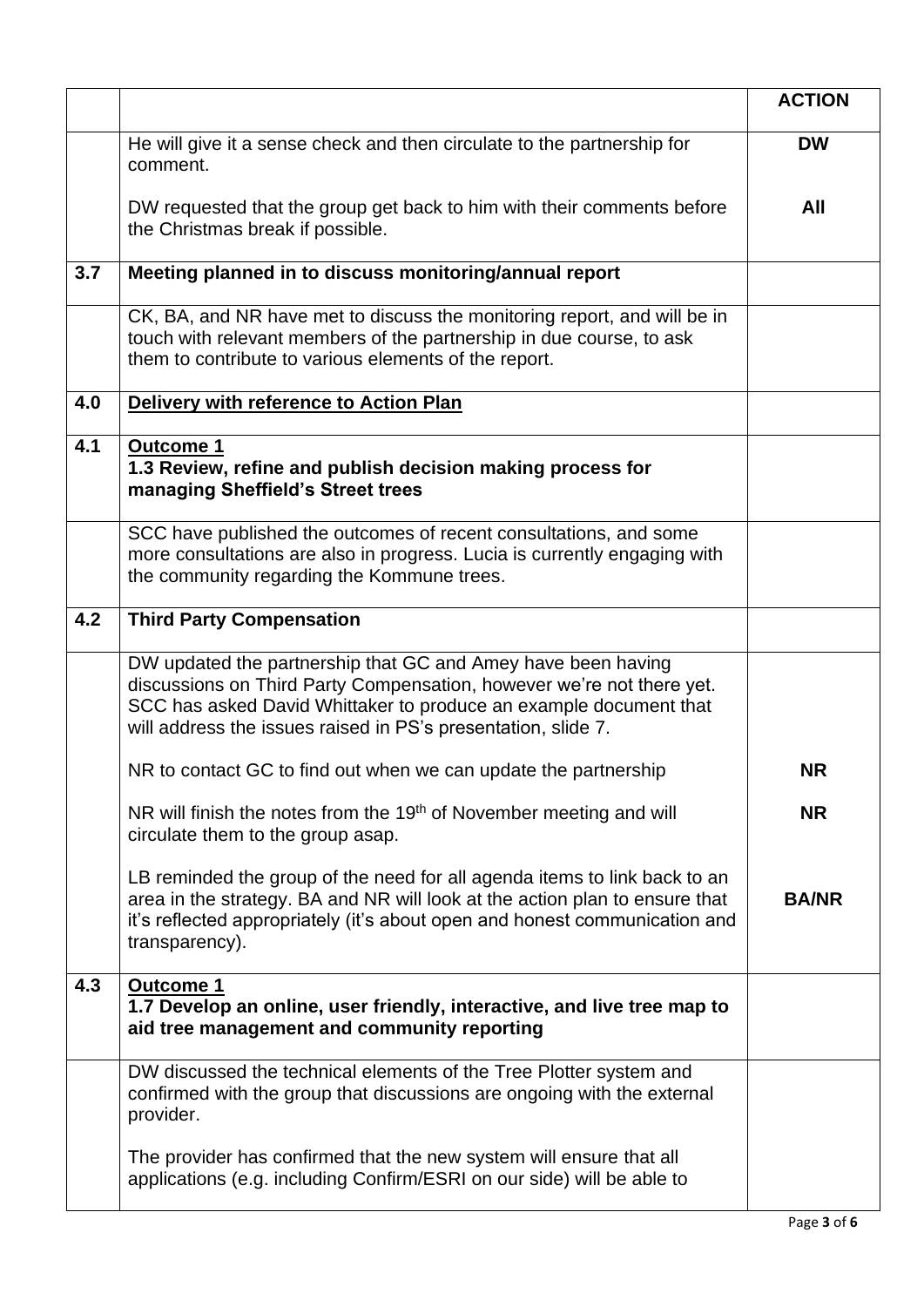|     |                                                                                                                                                                                                                                                                                                                                                                                                                               | <b>ACTION</b> |
|-----|-------------------------------------------------------------------------------------------------------------------------------------------------------------------------------------------------------------------------------------------------------------------------------------------------------------------------------------------------------------------------------------------------------------------------------|---------------|
|     | communicate with each other; Tree Plotter are going away to cost up a<br>proposal.                                                                                                                                                                                                                                                                                                                                            |               |
|     | DW informed the group that the technical team are working out how many<br>months it will take them to build the system. Tree Plotter has offered to<br>put DW in touch with a Canadian authority who have faced similar issues<br>with their parks/street tree databases not working together. The external<br>provider is still capturing the output specifications, DW will share with the<br>group when this is completed. |               |
|     | An update on this should be available in Q1 22/23.                                                                                                                                                                                                                                                                                                                                                                            | <b>DW</b>     |
| 4.4 | <b>Outcome 1</b><br>1.9 Submit application for Tree Cities of the World recognition                                                                                                                                                                                                                                                                                                                                           |               |
|     | SS/NR/BA updated the group on the ongoing progress with the<br>application, BA will be leading on this. A further meeting with NR/SS/BA<br>has been arranged with Catherine Nuttgens from Parks and Countryside<br>to share data collected and update the application form.                                                                                                                                                   |               |
|     | BA/NR informed the group that the application is data driven and does not<br>require a narrative, BA will produce a briefing note on the application and<br>will circulate to the group via email.                                                                                                                                                                                                                            | <b>BA</b>     |
| 5.0 | <b>Outcome 6</b><br>6.1 Continue to develop the Sheffield Street Tree Partnership to take<br>forward this Strategy<br>e) Appoint a new Chair                                                                                                                                                                                                                                                                                  |               |
|     | LB has met with Nathan Edwards who is still keen to take on the role as<br>Chair, NR/LB are meeting with Nathan to discuss further details.                                                                                                                                                                                                                                                                                   |               |
|     | Nathan is invited to 16 <sup>th</sup> of December meeting but is on holiday so will<br>likely only attend briefly and virtually.                                                                                                                                                                                                                                                                                              |               |
|     | LB said that we will get meetings set up with other members of the<br>partnership as soon as we can.                                                                                                                                                                                                                                                                                                                          |               |
| 5.1 | Outcome 6<br>6.2 Promote the new process that allows residents and community<br>groups to fund additional street tree planting                                                                                                                                                                                                                                                                                                |               |
|     | PS is still waiting for GC to come back on two points - VAT and<br>consultation with residents. RE said that he would follow this up with Gill.                                                                                                                                                                                                                                                                               | <b>RE/GC</b>  |
|     | The group discussed that the issue of VAT may not be solved within the<br>pilot's timeframe so it may need to become part of the learning from this<br>project.                                                                                                                                                                                                                                                               |               |
|     |                                                                                                                                                                                                                                                                                                                                                                                                                               |               |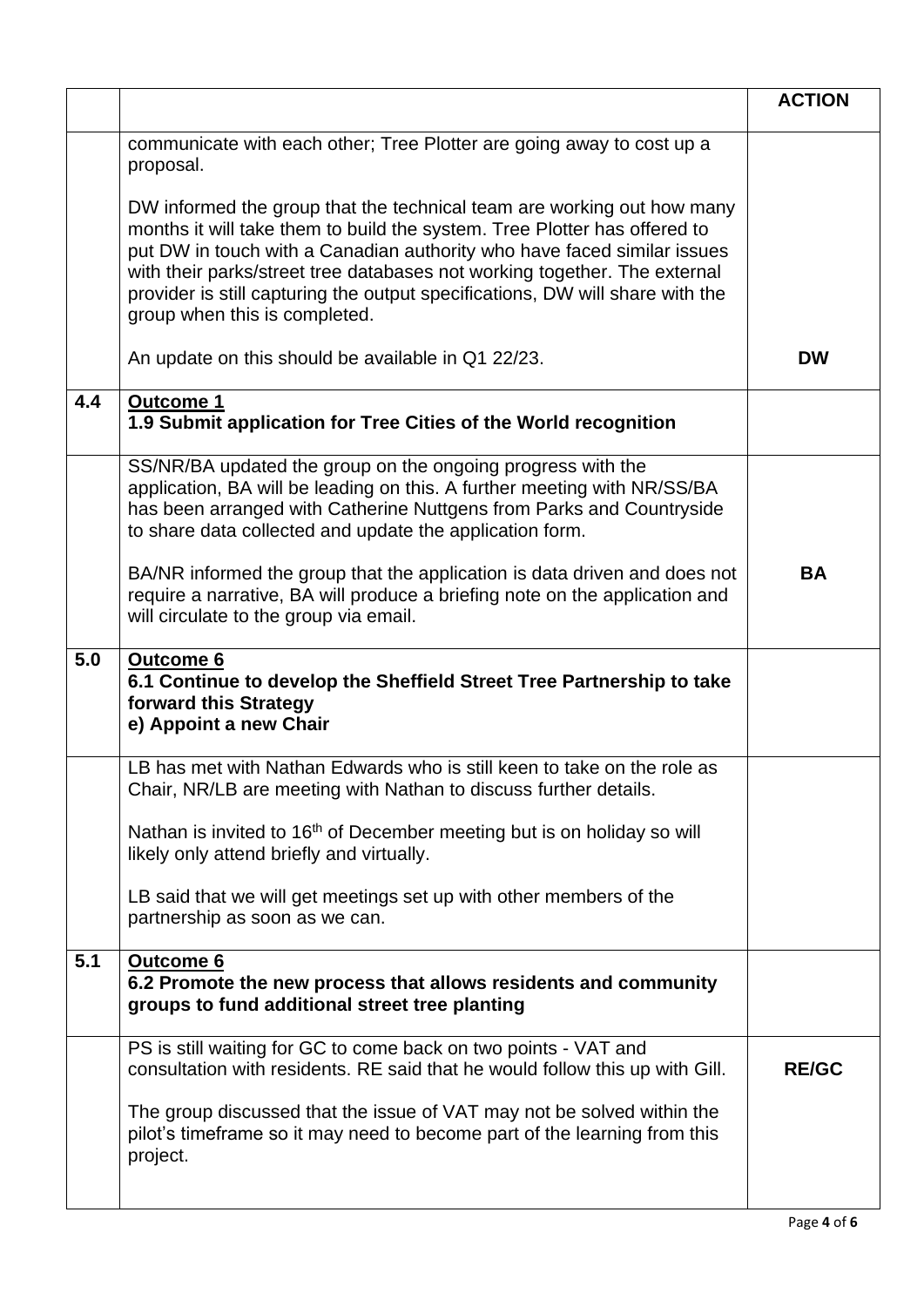|     |                                                                                                                                                                                                                                                                                                                                                                                                                                                                                                                                                                                                                                                                                                      | <b>ACTION</b>         |
|-----|------------------------------------------------------------------------------------------------------------------------------------------------------------------------------------------------------------------------------------------------------------------------------------------------------------------------------------------------------------------------------------------------------------------------------------------------------------------------------------------------------------------------------------------------------------------------------------------------------------------------------------------------------------------------------------------------------|-----------------------|
|     | LB reminded the group of the importance of the wider project which will<br>launch a shared funding pot for businesses/the public across the city to<br>create opportunities for additional planting, which has been on hold due to<br>the pilot scheme. LB reported that the Wildlife Trust are keen to support<br>the partnership to make the most of charitable funding and to expand<br>engagement to be city-wide. A working group will be set up on this in the<br>new year, NR/BA will add this item to the action plan.<br>The group discussed the need to reach out to wardens to identify who<br>may wish to get involved with this project. SS/CK will email wardens to<br>gauge interest. | NR/BA<br><b>SS/CK</b> |
| 5.2 | <b>Outcome 6</b><br>6.3 Support the Street Tree Warden scheme for Sheffield                                                                                                                                                                                                                                                                                                                                                                                                                                                                                                                                                                                                                          |                       |
|     | PS informed the group that the communication issues with Street Tree<br>Wardens have been resolved.                                                                                                                                                                                                                                                                                                                                                                                                                                                                                                                                                                                                  |                       |
| 6.0 | 4. Forward Plan                                                                                                                                                                                                                                                                                                                                                                                                                                                                                                                                                                                                                                                                                      |                       |
|     | LB informed the group that the December meeting will be used to timeline<br>future partnership actions and all relevant members are invited to attend.<br>LB said that she would email a week ahead of the meeting to ask if<br>people want to meet face to face. If not we can meet remotely                                                                                                                                                                                                                                                                                                                                                                                                        | <b>LB</b>             |
| 7.0 | <b>AoB</b>                                                                                                                                                                                                                                                                                                                                                                                                                                                                                                                                                                                                                                                                                           |                       |
|     | DW has met with Raoul Blackman from the Urban Tree Observatory, who<br>would like to attend the January meeting for 15/20mins. LB/NR to note for<br>January meeting agenda.                                                                                                                                                                                                                                                                                                                                                                                                                                                                                                                          | LB/NR                 |
|     | DW proposed an amendment to Amey's 5-year tree management strategy<br>where Amey will instead be required to contractually provide data and<br>information to support the Partnership/SSTS. DW asked that the group<br>give suggestions to him on the data they would like to request so he can<br>include it in the revised contract documents.                                                                                                                                                                                                                                                                                                                                                     | <b>AII/DW</b>         |
|     | DW will email the partnership to confirm in writing what he is proposing.                                                                                                                                                                                                                                                                                                                                                                                                                                                                                                                                                                                                                            | <b>DW</b>             |
| 8.0 | <b>Future Meetings</b>                                                                                                                                                                                                                                                                                                                                                                                                                                                                                                                                                                                                                                                                               |                       |
|     | Friday 17 <sup>th</sup> December will be a strategic session to timeline future actions<br>against the ambitions of the SSTS. This meeting is planned to be held in<br>person, LB will update group closer to the time if the current Covid-19<br>restrictions require the meeting to be held virtually.                                                                                                                                                                                                                                                                                                                                                                                             |                       |